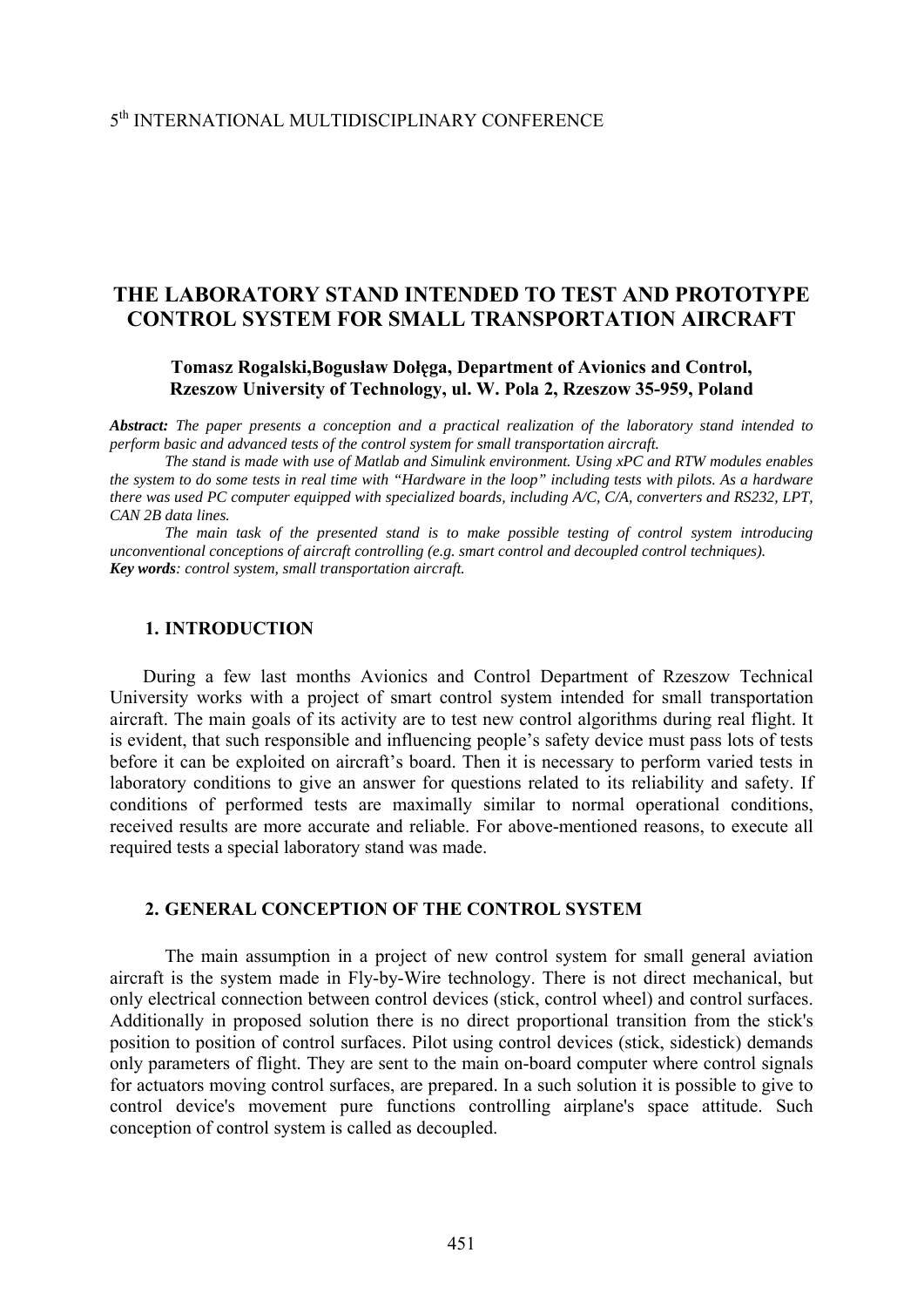According to the foregoing assumptions, an aircraft equipped with such control system, is driven by automatics all time. The pilot's role is only to assign aircraft's flight parameters.

Suggested conception of the control system allows:

- to stabilize flight's parameters automatically and to minimize disturbance's influence,
- to modify airplane's flight properties,

to use mechanisms protecting airplane to dangerous situations or abnormal states of flight. Both the general structure and properties of digital indirect control system were presented in works [6,7,8].

#### **3. THE STRUCTURE OF THE LABORATORY STAND**

The process of prototyping and testing of complete control system likewise its separated elements was run on specially prepared laboratory stand. It was guided according to "hardware in the loop" methodology. The tested system or its component is connected to peripheral instruments simulating all devices, which are normally cooperating with it. All signals incoming to and outgoing from the tested object are that same as signals in real operational conditions. Such solution leads to the situation, when tests can be performed in terms maximally similar to "real world". It can be said, the tested object "feels" laboratory equipment like cooperating instruments in conditions of destination. All of them cause that results of the tests are more reliable and make possible to predict accurately behavior of the tested object during future work.

Using experience reached during earlier work with a laboratory stand (testing a control system for unmanned flying vehicles [1,2] and other activity of Avionics and Control Department) it was decided to give to the stand following structure (fig.1).

The described laboratory stand consists of three basic elements, including – two PC computers and set of several additional peripheral devices needed to perform tests and prototyping processes. All of them are linked each to other via following data buses: CAN-2B, RS-232 and Ethernet network.

Software of the stand consists of following elements: Matlab  $+$  Simuling (R12), MS Visual Studio (v. 5.0), user-created specialized software and Windows 2000 operating system (only PC No 1).

The computer PC numbered as "1"(fig. 1) realizes three main functions. The first, at initial period it enables to create and compile model running in real time on the second PC. Later, when simulation is running, it can control that



Figure 1. Schematic of laboratory stand's structure.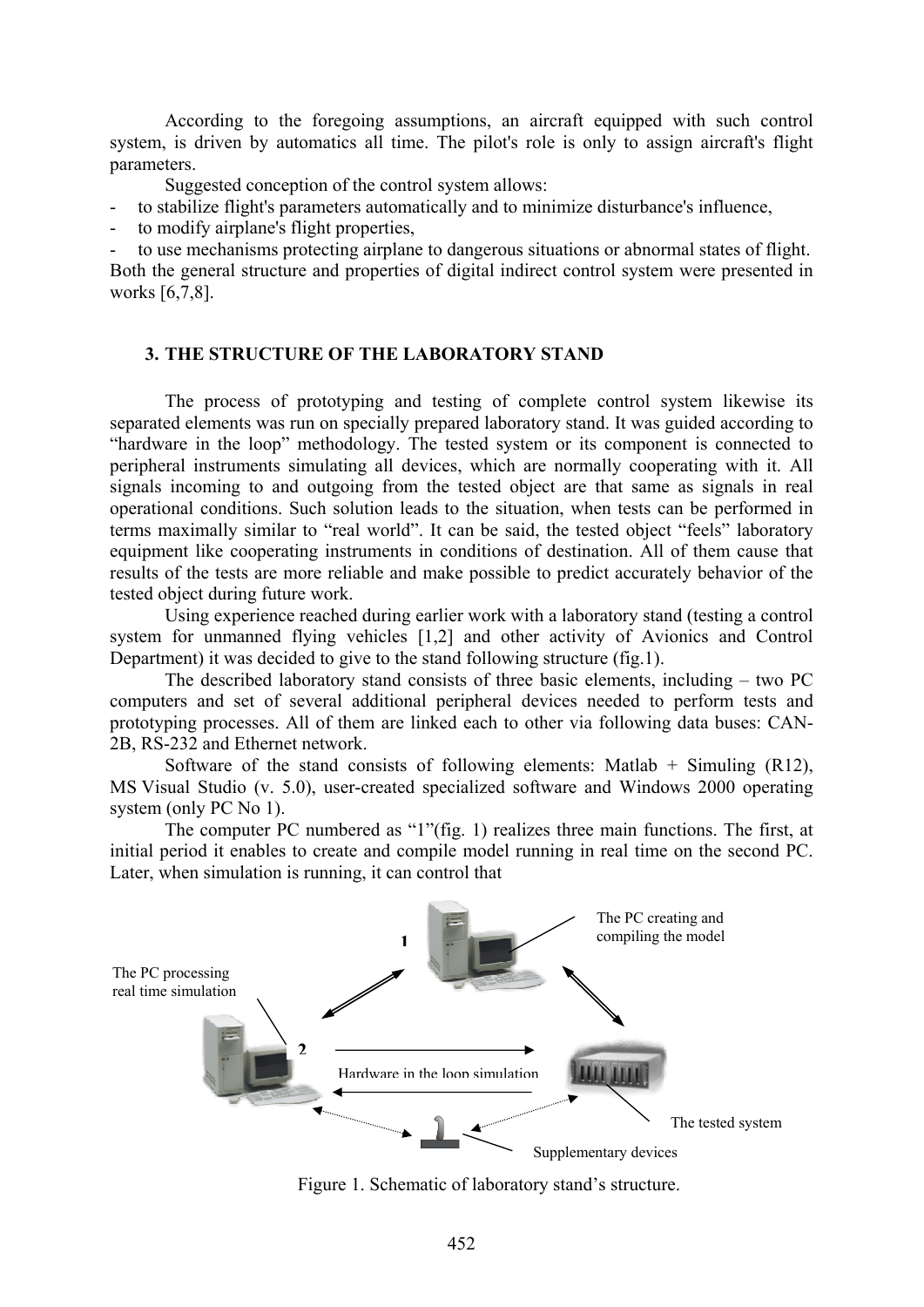process and gives access to all coefficients of simulated model, allowing to on-line modify their values.

The second task of that PC is CAN data bus monitoring and communication with devices connected to it. All parameters from data frames are collected, into groups related to devices they come from, and presented in both digital and graphical form. Also, it is possible to send special data frames to simulated and real devices controlling their work.

The third goal is visualization of state of the simulated aircraft model. Although Matlab's software enables tracing values of all parameters appearing in model's structure yet it is possible only in digital or chart form. Such way of presentation, even for advanced researchers, can be troublesome to imagine space orientation of aircraft and almost quite makes impossible to manually control the model. So, there was written software presenting flight parameters of the simulated aircraft in form similar to cockpit arrangement. As a supplement of visualization process, data acquisition can be treated. Selected parameters describing work of the tested object and testing devices are recorded and kept for posterior investigation.

The main task of the PC numbered as "2" (fig. 1) is to process simulation of all models prepared on the PC No. 1. A completed, compiled, model is downloaded, via Ethernet network, and executed under specialized Matlab's operating system. The simulation process also can be controlled from that PC and access, on-line, to model's coefficients is enabled.

Processes of testing and prototyping require running communication with several external devices via various interfaces: CAN 2B, RS 232, analog and digital signals. Foregoing reasons effected, PC was equipped with several boards enabling that process. Boards selected to be mounted into that PC had to meet two criterions: functionality – must enable realization assumed tasks, compatibility – must be supported by Matlab's xPC module.

The third component of stand is a set of supplementary devices, which are necessary to proper work of completed system. They are mostly used for communication between operator and system. The first of them is a specially prepared joystick, realizing function of the stick from real airplane. It means, is used to control the simulated model of plane. The second device is a control pulpit, having function of autopilot's control console, controlling work of the simulated control system. The last device from that set is a display used by system to generate messages intended for operator.

It must be mentioned that the main task of the projected control system, what is to facilitate work of pilot, is planed to be reached by introducing control laws, which modify handling qualities of plane. For foregoing reason, tests performed with the stand have not only to check if both hardware and software work correctly but also have to check functional side of implemented control algorithms. Handling qualities influence pilots feelings, then, it is impossible to completely rate their work, and functionality, only analyzing graphs and recorded data. To reach complete grade about them it is necessary to consider pilot's opinions. For that reason stand's structure should enable to perform test with pilots. General conception tells that the stand should be prepared similarly to a simple flight simulator. The airplane model is controlled via tested control system by external control devices (stick, ministick or joystick). Results of simulation, aircraft space orientation and flight's parameters, are presented in shape of gauges in airplane's cockpit.

#### **4. MODES OF WORK**

Going to realize the main task of laboratory stand, performing maximal number various tests of completed system and its separate elements, its structure enables work in two main modes. Each of them realizes various tasks and makes possible to perform various tests.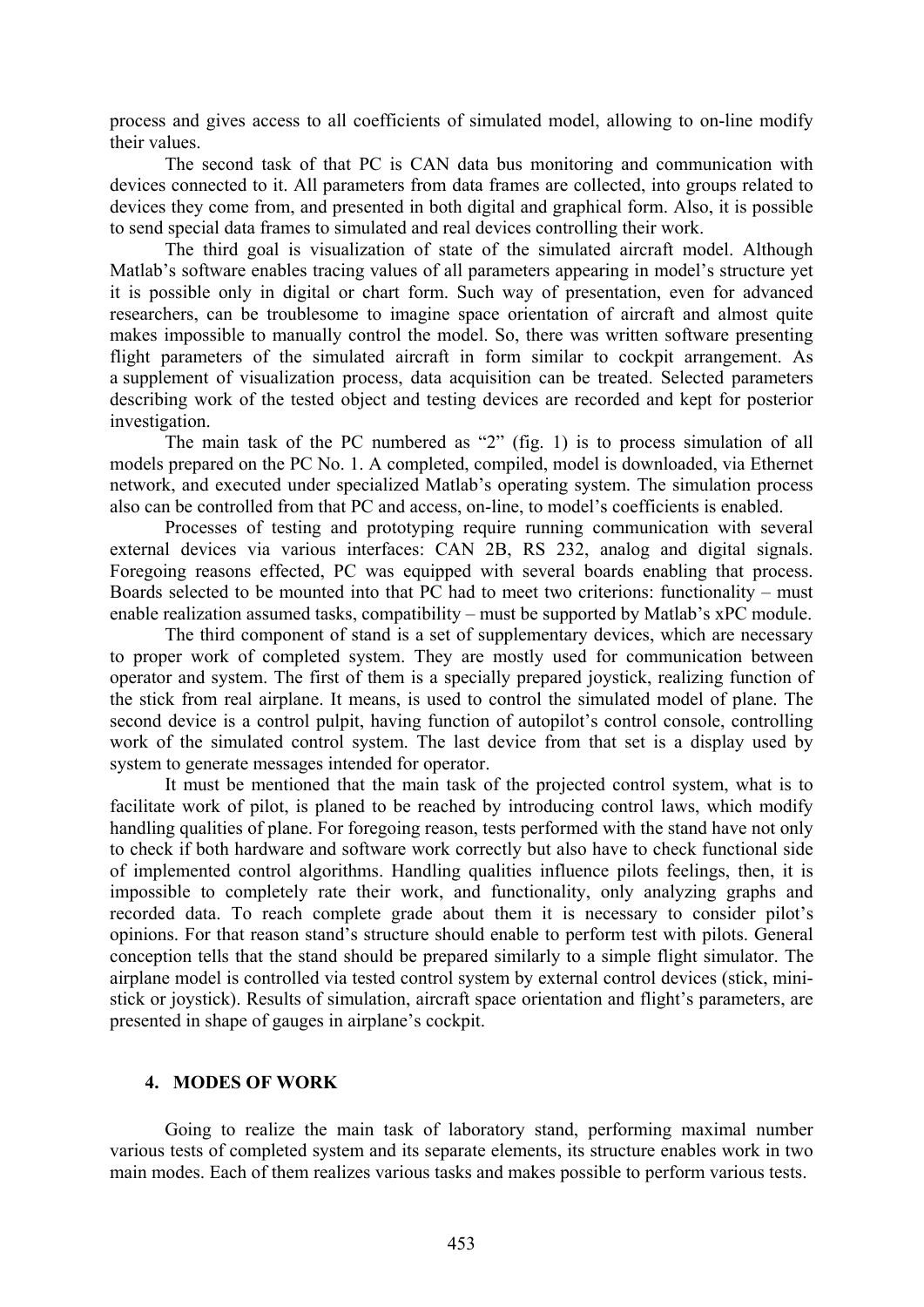- 1. That mod of work was used to test the general conception of control system it's structure and algorithms of control. The most characteristic attribute of that mode is, that almost all components of control system are virtual. Airplane's dynamics, behavior of measuring devices and actuators, and work of main computer's algorithms are simulated. Only one component of system is real element, it is pilot's console. It can be said that airplane's model is stabilized by simulated control system and only manually controlled using stick, joystick, steering wheel connected to PC No. 2 via CAN or analog interface.
- 2. That mode makes possible to test work of real devices being elements of projected control system, including its software and hardware. Intending to test a functional side of real devices (main computer, actuator) it is necessary to introduce such device into structure of testing stand. And it is the main feature of this mode. Real devices are introduced into structure of the stand in place their models and cooperate with simulated models of the rest of the system.

#### **5. MODELS**

All models are prepared in Matlab and Simulink environment. Working with that software, model is created and evaluated using graphical interface supported by specialized programming language. The model is mainly constructed, using ready-to-use, presented in graphical form, standard dynamical and algebraic blocks likewise connections between them. For more complex and untypical components of the model it is easier, and sometimes necessary, to introduce blocks of s-function type, which are programmed in Matlab's scripts (so called m-files). Unfortunately standard m-files doesn't work with real time Matlab's libraries. So all s-functions, intended to be used in real time simulations, must be written in C++ programming language and compiled with C++ compiler as so-called mex-files. Completed system is translated to  $C++$  and compiled, with one of selected compilers, to a file witch can be executed with specialized Matlab's operating system.

 Models for tests are created according to two main assumptions. Because of great variety performed test, it was assumed that both control system and airplane models should have modular structure. Going to close imitation of real system into model, next assumption was, that logical and functional structure of control system model and airplane model should be that same like structure of real objects. Then studying the structure of completed control system model, following main functional blocks can be pointed: aircraft (including engine, atmosphere), actuators, on-board instruments (including CAN interfaces) and module of the main computer. Above mentioned assumptions make possible, that some kinds of changes in model's structure make no large problem. Such operations as exchanging control lows, replacement one actuator model by another, introducing new elements or removing useless blocks, are reduced to few simple actions. And they can be made in graphical environment of Simulink. User-created libraries contain sets of actuator models, structures of control algorithms and aircraft models. They were partly prepared at the beginning of works with the stand and were being developed during next test and researches.

#### **6. TESTS**

The process of testing performed using described stand was split into two groups of tests. The first of them consists of tests going to check and verify work of separated components of projected control system. And it more concerns hardware and software side of devices then either control laws or control algorithms implemented to the main computer.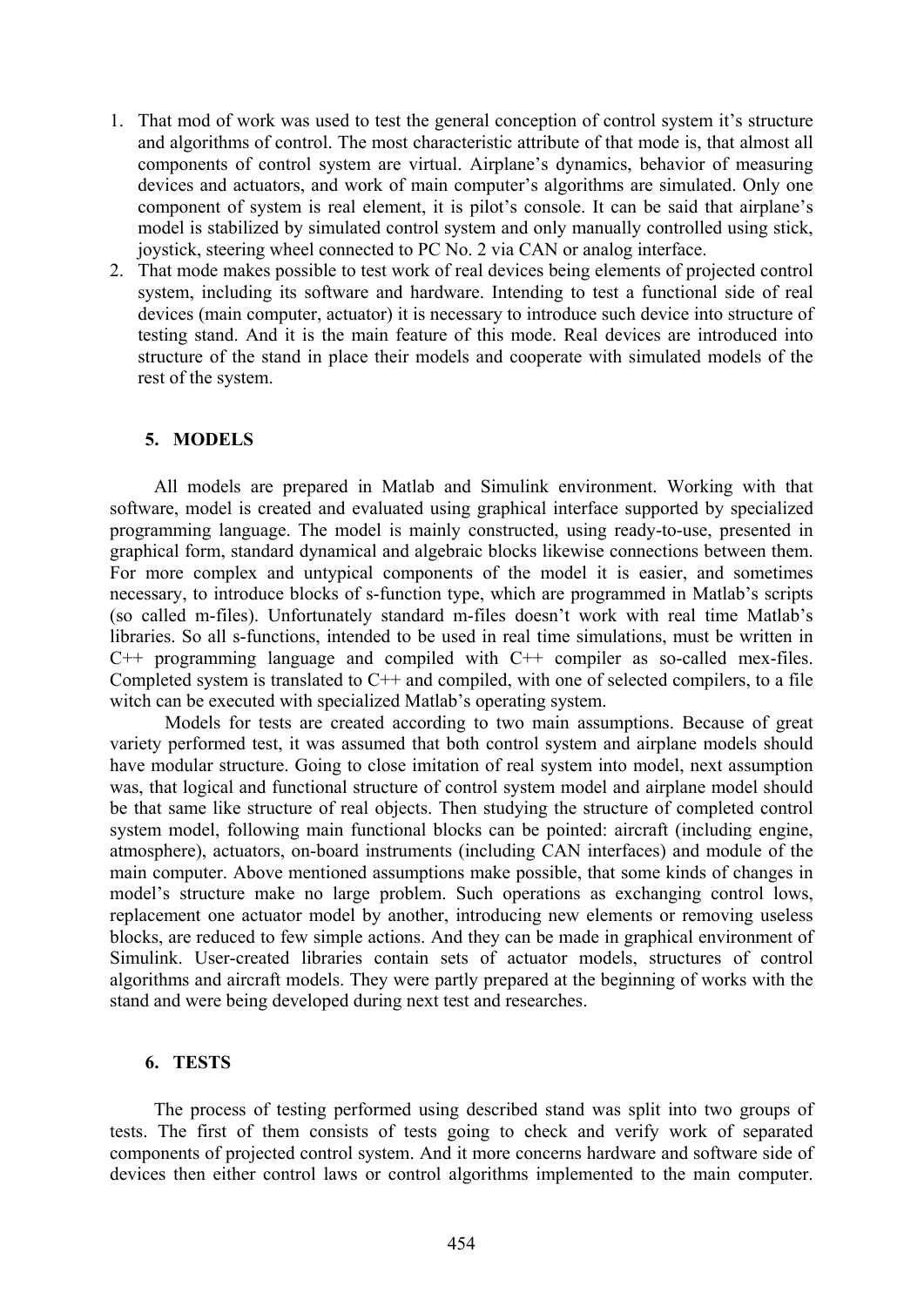That part will be finished with tests, which will verify hardware cooperation between all components in completed system.

The second part of researchers refers to functional side of projected control system. During it, various conceptions of aircraft controls are implemented [3,4,5], tested and rated. Examined control algorithms often modify aircraft handling qualities. Because of it this part of researches includes also tests with pilots. The testing process of control law goes in two following steps.

- 1. Pilot controls airplane model via simulated control system, during that process he can, at will, control aircraft's space orientation. And his goal is to describe aircraft's behavior (similarly like for Cooper-Harper rate) using one of four grades (excellent, good, poor, unacceptable). The grade unacceptable doesn't admit the algorithm to the second step.
- 2. Pilot accomplishes the test, controlling plane to follow orders generated by system. The grade of plane's behavior consists of following parts: - pilot's opinion about plane's qualities during exercise (grades like in previous point), - analysis of errors between desired and real flight trajectory, - analysis of pilot's activity, effort during flight.

In different flight's phases different aircraft's characteristic are required. So to properly rate control system's influence aircraft's qualities, it shouldn't be taken that same criterions for very different flight's states. Following foregoing argumentation sets of exercises for various flight phases was prepared. So for final approach, it is a flight with simulated ILS signal tracking. But just for holding it is tracing marker determining horizontal coordinated turns.

Schematics below show sample results reached during tests (fig. 2). Pilot's goal was to perform series of turns with roll angle 30°, additionally pitch angle might be kept zero. Roll and pitch angles during such sample tests were demanded as pictograms on a virtual artificial horizon, which also visualized aircraft's space orientation (fig. 3).

There are presented results of series of four tests with various control laws. Pictures presents following a time history of roll angle and pitch angle and pilot's (in degrees of stick's deflection) activity in pitch and roll channel. Studying following figures, it can be seen there are significant differences in accuracy of realizing demanded task. For the first case airplane's behavior was very chaotic. Moreover pilot controlled plane aggressively, he performed great number of stick's movements and they were of high amplitude. It must be mentioned such movements were performed both in roll and pitch channel. Analyzing results for the fourth of used control laws, it can be noticed that aircraft behaved calmly, softly following desired track. Also pilot's activity was more regular (especially in pitch channel). In roll channel significant pilot's movement appeared only when new roll angle was demanded.



Figure 2. Differences in accuracy of realizing the test maneuver and pilot's afford for various control algorithms - a) time history of roll angle and pitch angle, b) time history of a stick movements in roll and pitch channels.